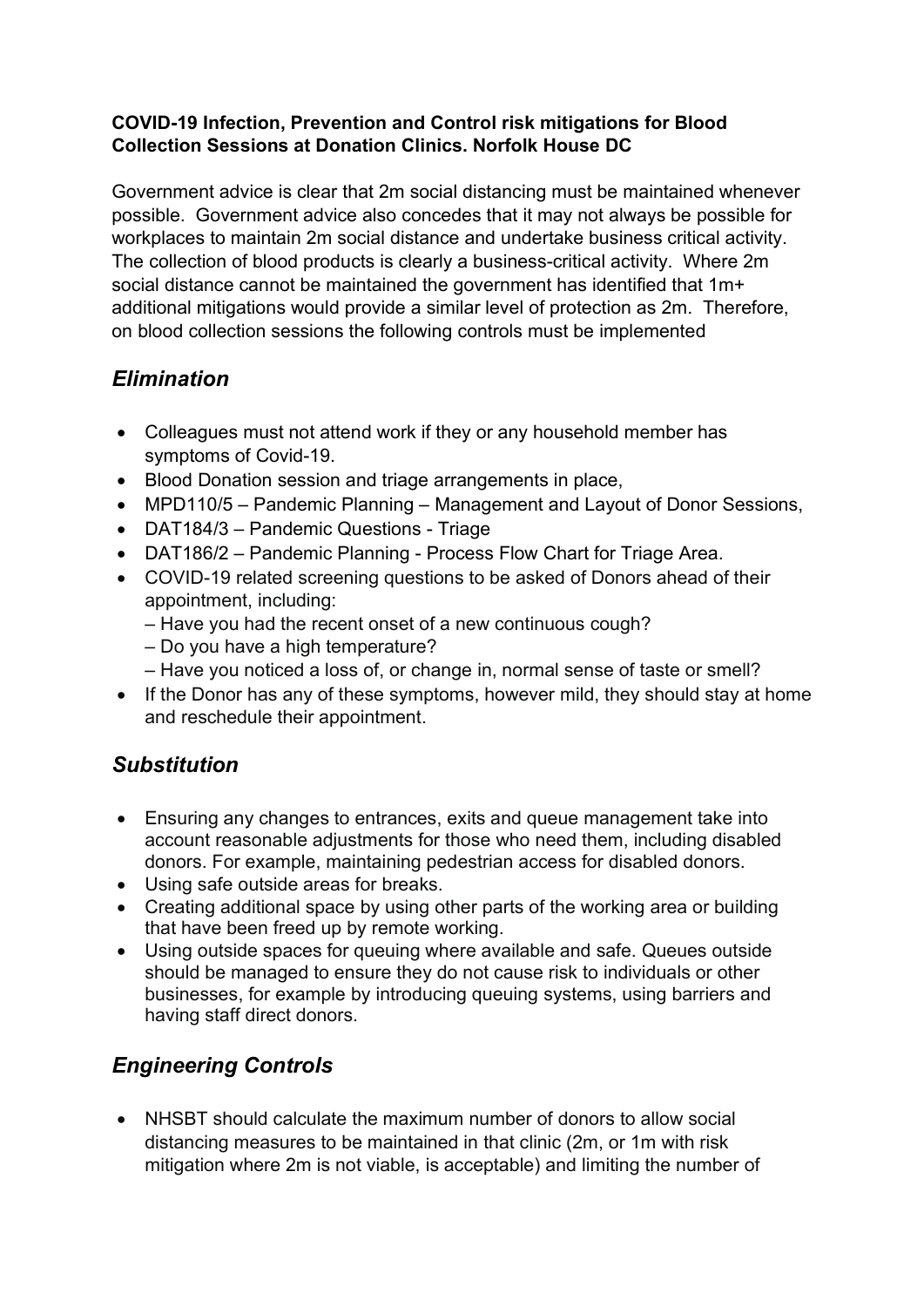appointments at any one time. Consider total floorspace as well as likely pinch points and busy areas.

- Reviewing layouts and processes to maintain social distancing (2m, or 1m with risk mitigation where 2m is not viable, is acceptable) between Donors being attended simultaneously, ensuring there is sufficient spacing between donation chairs,
- Adjusting how people move through the session to reduce congestion and contact between donors, for example, queue management or one-way flow.
- Ensure Social distancing measures of 2m wherever possible and where not, at least 1m+ with additional mitigations.
- Number of beds within donor centres limited to enable 2m social distance between beds as some donors will be required to remove their masks whilst on the donation bed/chair.
- 2m spacing maintained where possible between donor and colleague undertaking triage
- Maintaining social distancing in waiting areas when donors wait for their appointments. When waiting areas can no longer maintain social distancing, consider moving to a 'one-in-one-out' policy.
- Waiting donors to be seated 2m where possible, if not 1m+ mitigations apart (chairs back to back or side to side, face coverings, Screens) after being received at the welcome table.
- If tea table to be used, then sensible approach to maintain adverse events monitoring.
- Mealtimes arranged to enable staff to maintain 2m social distancing.
- Daily brief or any other training to maintain 2m social distancing.
- Implementing physical changes like barriers or installing screens to protect colleagues at triage, in reception, welcome and screening. This will not be required between the Donor Carer and donor during venepuncture
- Staggering break times to reduce pressure on the staff break rooms or places to eat and ensuring social distancing is maintained during staff breaks.
- Provide additional supervision to ensue these measures are always implemented.
- Triage system for donors and visitors to ensure everyone who enters the donation session is well and has not had any recent illness.
- Keep the facilities well ventilated, for example by fixing doors and windows open where appropriate.
- Minimising contact between different Donor Carers while caring for a donor.
- Reviewing working practices to minimise the duration of contact with the donor
- To enable good hand hygiene, hand sanitiser is available on entry to session where safe and practical.
- Donors, visitors and colleagues must sanitize their hands/use alcohol hand rub (hand sanitizing gel) before entering the session environment.
- Suitable handwashing facilities including running water and liquid soap and suitable options for drying are available.
- Increased visible hand hygiene using soap and water or hand sanitiser
- Increased regular and visible cleaning of frequently touched surfaces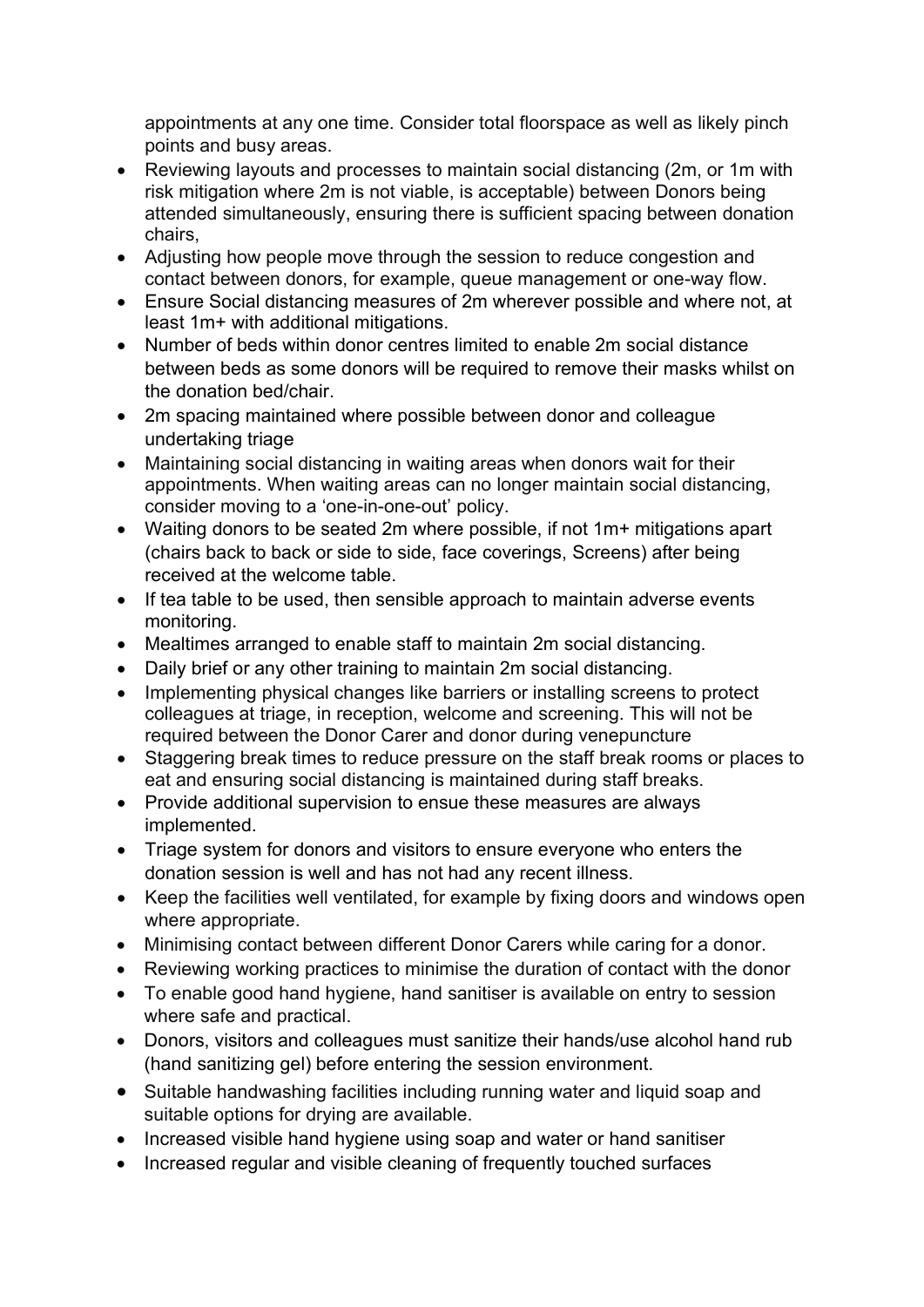- Increased regular cleaning of ICT and communication devices
- Minimising how frequently equipment is shared between Donor Carers, frequently cleaning between use and assigning to an individual where possible.
- Providing more waste facilities and more frequent rubbish clearance.
- Avoid touching the face, particularly mouth, nose and eyes.
- Cover mouth and nose with a tissue or your sleeve (not your hands) when coughing or sneezing and put used tissues in nearest bin immediately, which may be clinical waste, then wash/sanitise hands.

### Administrative controls

- Operating an appointment-only system.
- When booking an appointment, asking the donor if they can attend on their own, where possible
- Informing donors of guidance about visiting the premises prior to and at the point of arrival, including information on websites, on booking forms and in entrance ways.
- Reminding donors who are accompanied by children that they are responsible for supervising them at all times and should follow social distancing guidelines.
- Asking donors to arrive at the scheduled time of their appointment
- Using signs and posters to build awareness of good handwashing technique, the need to increase handwashing frequency, to avoid touching your face, and to cough or sneeze into a tissue which is binned safely
- Setting clear use and cleaning guidance for toilets, with increased frequency of cleaning in line with usage. Use normal cleaning products, paying attention to frequently hand touched surfaces, and consider use of disposable cloths or paper roll to clean all hard surfaces.
- Putting up a visible cleaning schedule; keep it up to date and visible.
- Providing clear guidance on expected donor behaviours, social distancing and hygiene to people before arrival, when scheduling their appointment, and on arrival, for example, with signage and visual aids. Explaining to donors that failure to observe safety measures will result in services not being provided.
- Providing written or spoken communication of the latest guidelines to both colleagues and donors inside and outside the premises. We should display posters or information setting out how donors should behave on session to keep everyone safe.
- Consider the particular needs of those with protected characteristics, such as those who are hearing or visually impaired.
- Providing a safety briefing of on-site protocols, rules for shared areas and key facilities, for example, handwashing
- Ensuring latest guidelines are visible and available
- Informing donors that they should be prepared to remove face coverings if asked to do so by staff for the purpose of identification or to have refreshments/fluids
- Ensuring information provided to Donors and visitors, such as advice on the location or size of queues, does not compromise their safety.
- Avoiding overrunning or overlapping appointments and contacting donors virtually to let them know when they are ready to be seen, where possible.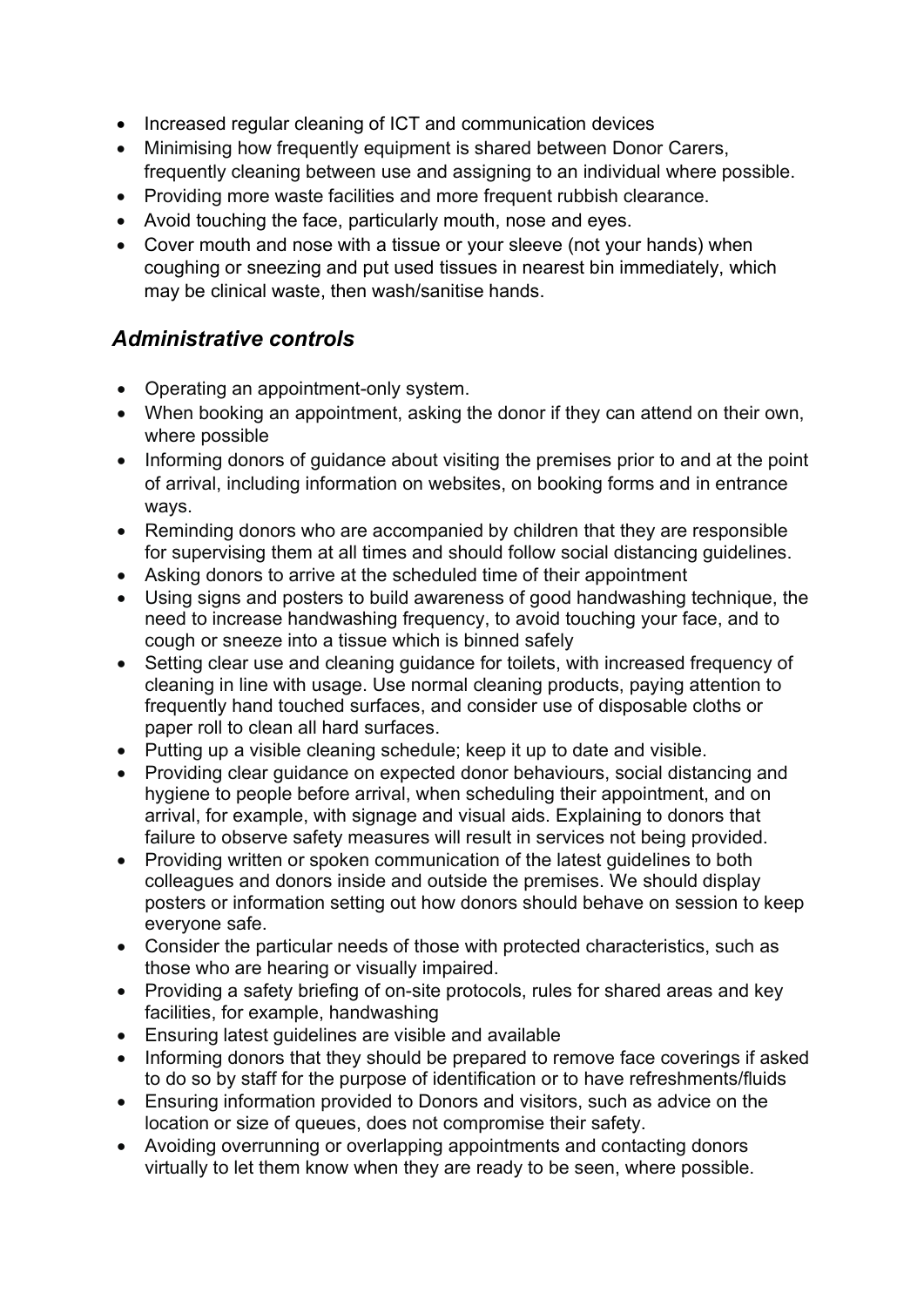# Personal Protective Equipment

- Donors must always wear a face covering during the donation process. Where the donor is required to remove the face covering 2m social distance rules must be applied.
- In the donation environment donor carers / nurse will be in close contact with a number of donors without being able to carry out social distancing. In normal circumstances, these donors will be healthy. As an additional risk reduction measure and to reassure colleagues, the use of fluid repellent surgical face masks for front line colleagues is being implemented. This is a precautionary measure. When available the wearing of masks is mandatory at triage, when working on session to provide reassurance to colleagues and donors and during breaks if 2m social distance cannot be maintained.
- All donor carers and nurses to be trained in how to wear, use and remove masks and training package to include information on the hazard, risk and controls.
- Dispose of all used masks in clinical waste.
- If there are any shortages of masks, provide to individuals carrying out:
	- screening, and
	- venepuncture, and
	- the nurse.
	- as these roles cannot maintain social distancing.
- If supply totally interrupted the level of risk is still low due to other control measures in place.
- The wearing of surgical face masks does not reduce the need for hand hygiene and colleagues do not attend work if they or any household member has symptoms of Covid-19.
- Wearing personal protective equipment (PPE) in warm/hot environments increases the risk of heat stress. This occurs when the body is unable to cool itself enough to maintain a healthy temperature. Heat stress can cause heat exhaustion and lead to heat stroke if the person is unable to cool down.
- Measures to control the temperature of clinical environments and enable staff to make behavioural adaptations to stay cool and well hydrated should be made. Staff may require more frequent breaks and the frequency of PPE changes may increase, with a resulting increase in demand. If there are shortages of masks then provide available masks to individuals carrying out: - screening, and venepuncture, and - the nurse. As these roles cannot maintain social distancing. If the supply is totally interrupted the level of risk is still low due to other control measures in place.
- Staff working in warm/hot conditions should follow the advice:
	- Take regular breaks if possible, find somewhere cool if you can.
	- Make sure you are well hydrated (checking your urine is an easy way of keeping an eye on your hydration levels – dark or strong-smelling urine is a sign that you should drink more fluids).
	- Be aware of the signs and symptoms of heat stress and dehydration (thirst, dry mouth, dark or strong-smelling urine, urinating infrequently or in small